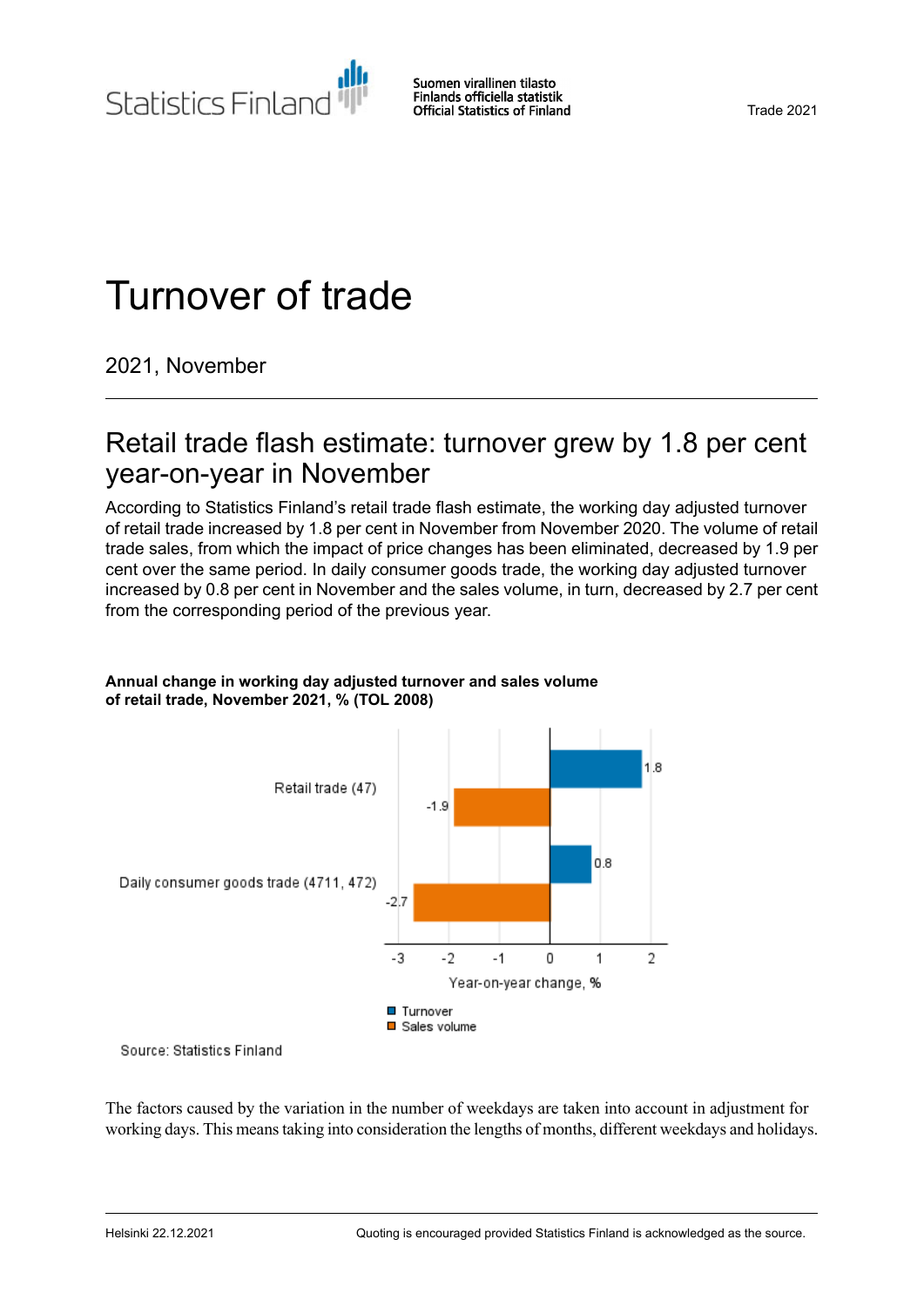According to the Structural business and financial statement statistics, daily consumer goods accounted for 52.7 per cent of turnover in retail trade in 2019.

The retail trade flash estimate is based on a sample covering, on the average, 60 per cent of retail trade turnover. Data on trade sales by industry will next be released on 14 January 2022.

Flash estimates on retail trade are published at a lag of just under one month from the end of the statistical reference month. The preliminary data on other trade industries are published at a lag of roughly six weeks from the end of the statistical reference month and the revised data based on total data are published at a lag of roughly ten weeks.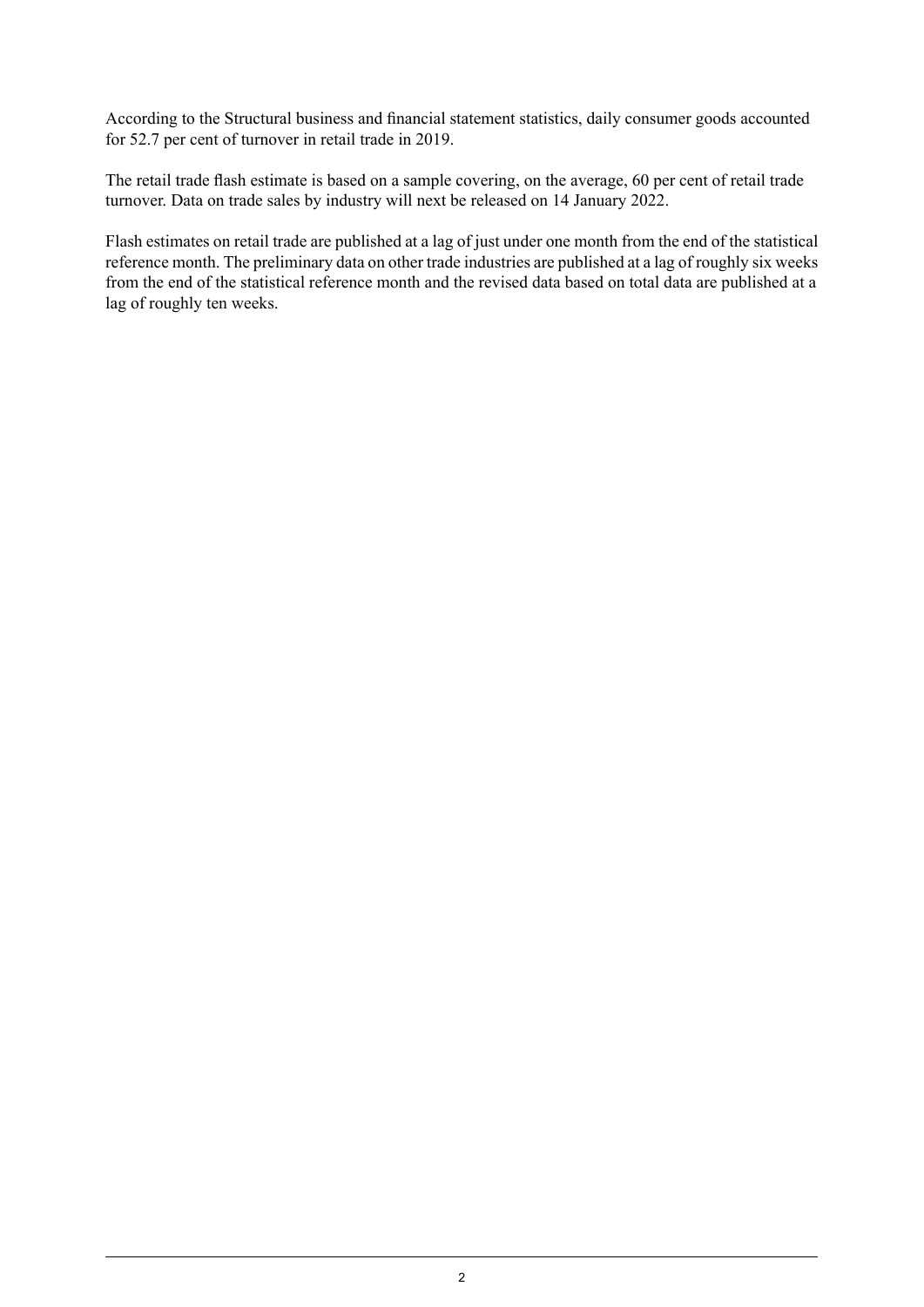# **Contents**

### Tables

| <b>Appendix tables</b>                                                                                        |
|---------------------------------------------------------------------------------------------------------------|
| Appendix table 1. Development of the working day adjusted turnover and sales volume of retail trade, November |
| Appendix table 2. Development of the original turnover and sales volume of retail trade, November 2021, (TOL  |

|--|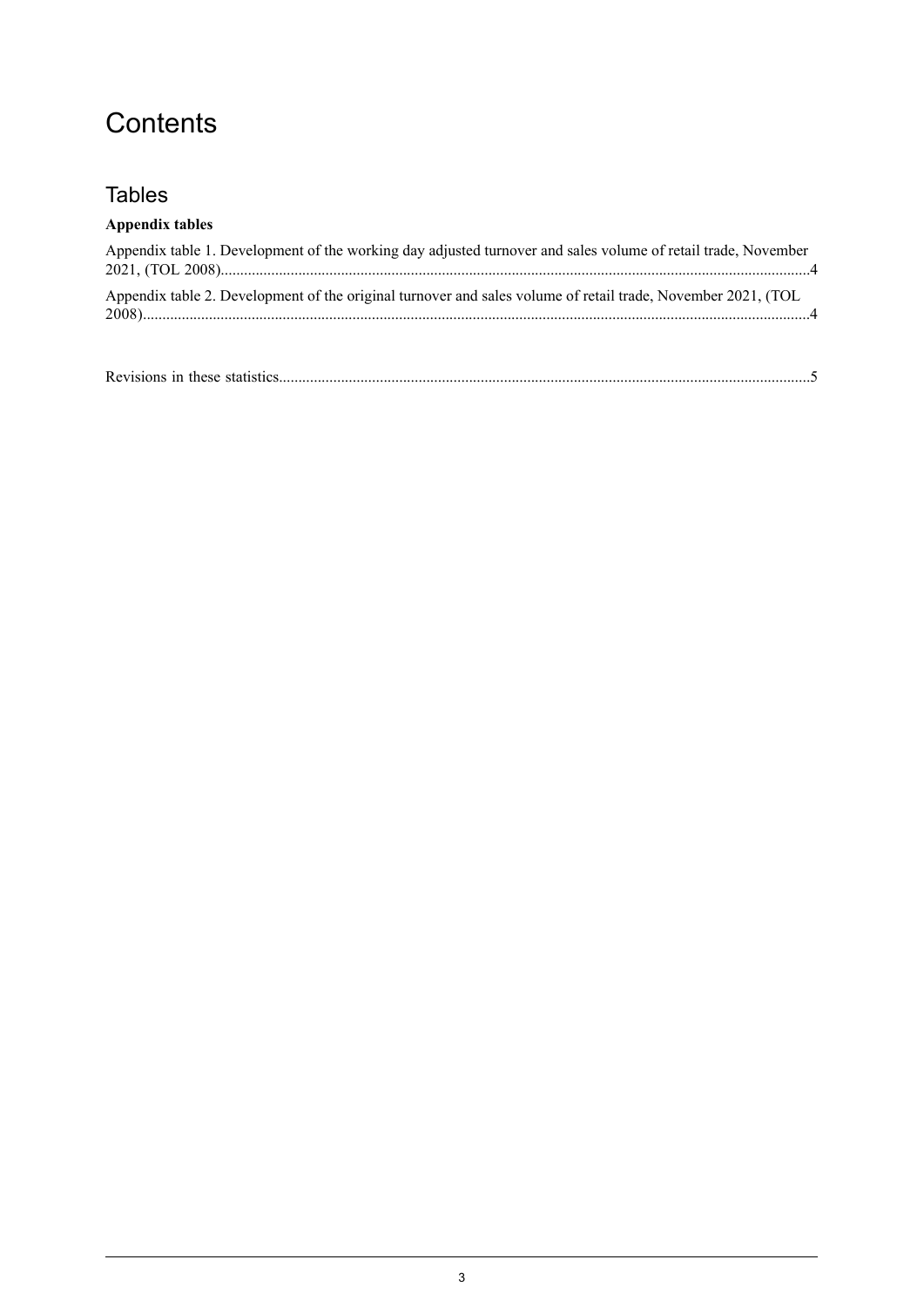## Appendix tables

#### <span id="page-3-0"></span>**Appendix table 1. Development of the working day adjusted turnover and sales volume of retail trade, November 2021, (TOL 2008)**

|                                                                 |              | Index   | Year-on-year change in the latest Cumulative year-on-year change,<br>month, $\%$ <sup>1)</sup> | $9/0^{1}$  |
|-----------------------------------------------------------------|--------------|---------|------------------------------------------------------------------------------------------------|------------|
|                                                                 |              | 11/2021 | 11/2021                                                                                        | 01-11/2021 |
| 47 Retail trade, except of<br>motor vehicles and<br>motorcycles | Turnover     | 116.8   | 1.8                                                                                            | 5.2        |
|                                                                 | Sales volume | 114.8   | $-1.9$                                                                                         | 3.7        |
| Daily consumer goods trade Turnover<br>(4711, 472)              |              | 112.8   | 0.8                                                                                            | 3.1        |
|                                                                 | Sales volume | 102.0   | $-2.7$                                                                                         | 0.8        |

<span id="page-3-1"></span>1) Year-on-year change compares the value for an examined time period to the value for the corresponding time period twelve months back.

#### **Appendix table 2. Development of the original turnover and sales volume of retail trade, November 2021, (TOL 2008)**1)

|                                                                 |              | Index   | Year-on-year change in the latest Cumulative year-on-year change,<br>month, $\%^{2)}$ | $%^{2)}$   |
|-----------------------------------------------------------------|--------------|---------|---------------------------------------------------------------------------------------|------------|
|                                                                 |              | 11/2021 | 11/2021                                                                               | 01-11/2021 |
| 47 Retail trade, except of<br>motor vehicles and<br>motorcycles | Turnover     | 117.2   | 3.5                                                                                   | 5.0        |
|                                                                 | Sales volume | 115.1   | $-0.3$                                                                                | 3.5        |
| Daily consumer goods trade Turnover<br>(4711, 472)              |              | 112.7   | 2.3                                                                                   | 2.9        |
|                                                                 | Sales volume | 101.8   | $-1.3$                                                                                | 0.6        |

1) The figures are presented without seasonal adjustment or working day adjustment.

2) Year-on-year change compares the value for an examined time period to the value for the corresponding time period twelve months back.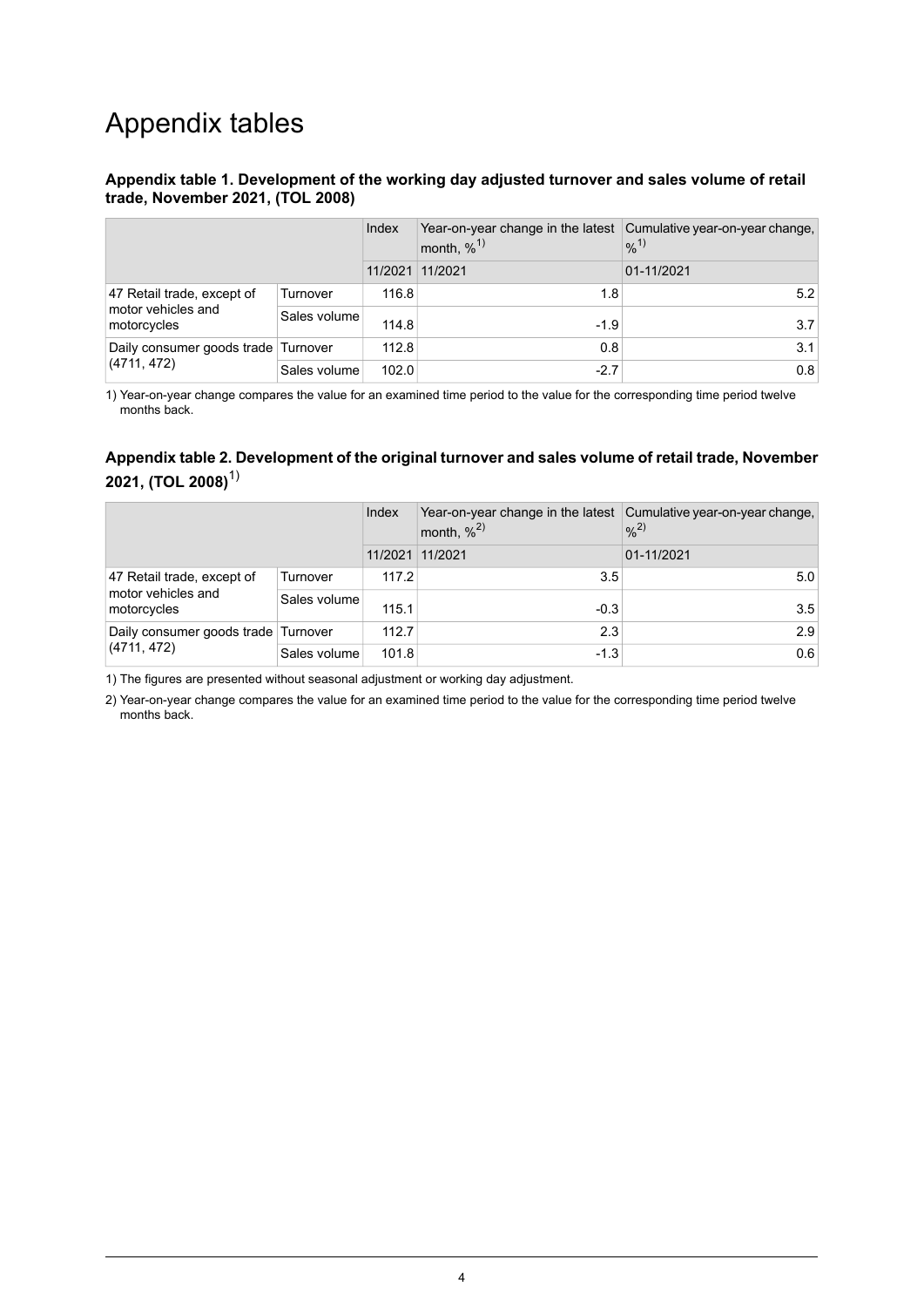# <span id="page-4-0"></span>Revisions in these statistics

The data of the statistics have become revised according to the table below. For more information about data revisions, see Section 3 of the quality description (only in Finnish).

| Time of publishing                                                          |                                | 2021   |        |                     |           |                   |  |
|-----------------------------------------------------------------------------|--------------------------------|--------|--------|---------------------|-----------|-------------------|--|
|                                                                             |                                | 05     | 06     | 07                  | 08        | 09                |  |
| 47 Retail trade, except of motor vehicles and motorcycles Flash estimate, % |                                | 3.5    |        | $5.0$ 3.9           |           | $3.1 \,   \, 2.9$ |  |
|                                                                             | 1st release, %                 | 6.3    |        | $5.8$ 5.3           |           | $4.9 \mid 4.5$    |  |
|                                                                             | Latest release (2021-12-22), % | 5.0    |        | $5.3$ 5.2           |           | $4.0 \,   \, 5.1$ |  |
|                                                                             | Revision, percentage point     | 1.5    | 0.3    | $\vert$ 1.3 $\vert$ |           | $0.9$ 2.2         |  |
| Daily consumer goods trade (4711, 472)                                      | Flash estimate, %              | 2.1    |        | $3.9$ 3.7           | $2.2$ 1.5 |                   |  |
|                                                                             | 1st release, %                 | 1.7    | 4.3    | 4.3                 |           | $3.3$ 2.2         |  |
|                                                                             | Latest release (2021-12-22), % | 0.4    | 3.6    | 4.7                 |           | $1.8$ 2.3         |  |
|                                                                             | Revision, percentage point     | $-1.7$ | $-0.3$ | 1.0                 | $-0.4$    | 0.8               |  |

### **Revision of annual changes in working day adjusted turnover of retail trade**1)

1) The revision describes the difference of annual change percentages between the flash estimate and the latest release.